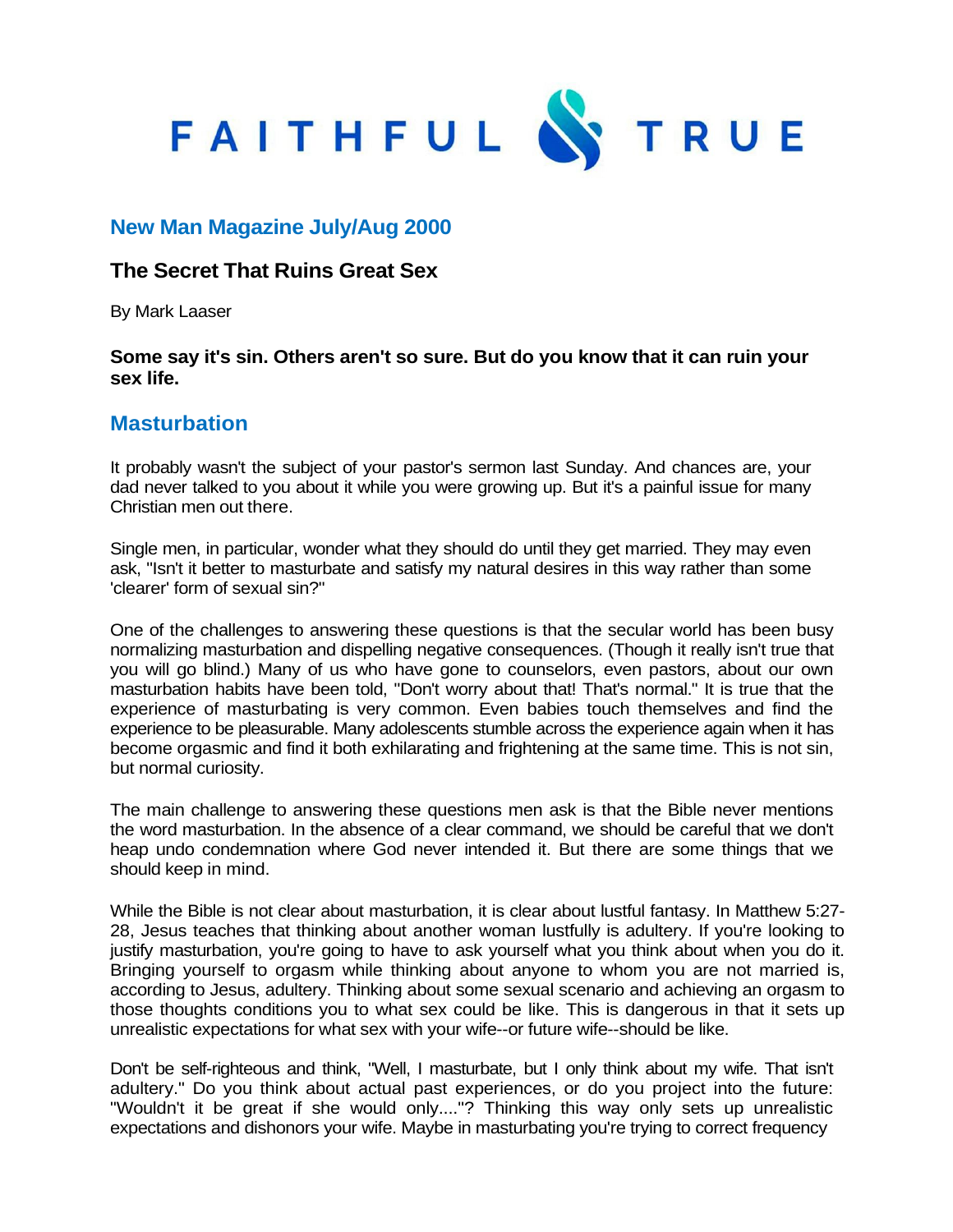or sexual practice issues you have in your marriage. You may even find that when you masturbate you are angry with your wife because she isn't available in certain ways. Unhealed anger about these issues fuels vulnerability to all forms of sexual sin. Masturbating may even deprive your wife of your sexual availability to her.

Another point to ponder is that for many, masturbating leads to a certain form of "tolerance." The tolerance effect simply means that the more you do something the more you will eventually need to do it to achieve the same effect. An alcoholic knows, for example, that when he first starts drinking, one drink may be enough to get him drunk. After weeks, months, or years, a lot more alcohol will be needed to do so. This is because God has built into our bodies the amazing ability to adjust to whatever we put into it. Our bodies will eventually return to a state of normal. If we put something foreign into it consistently enough, however, the body will adjust what it considers to be normal to a higher level.

Sexual thinking causes a chemical reaction in the brain. That is what gives us the bodily response to achieve sexual intercourse and the pleasurable feeling that goes with it. Fantasizing about sex and achieving orgasm through masturbation creates this chemical reaction. If we masturbate enough, our bodies will adjust, and we will need to do it more to achieve the same effect. I have known men, in extreme cases, who started masturbating once a month or so when they were adolescents and by the time they came to me were masturbating multiple times per day. They are addicted to the brain chemicals created when they stimulate themselves in this way.

The tolerance effect can also mean that the sexual fantasy involved in masturbating will need to become more exciting, more provocative, and/or more dangerous. You may have found that your own sexual fantasies have become more elaborate involving new types of sexual activity or a constantly changing supply of imaginary sexual partners. You may not even have realized it, but your fantasy life may have become sinful in nature.

The friction of using your own hand or some other aid to achieve masturbation may also condition you to that level of stimulation. Believe it or not, this kind of conditioning may make it less likely that you will be stimulated by vaginal intercourse. Men who get into this kind of pattern may start experiencing sexual frustrations when they are being sexual with their wives.

If you understand the effect sexual fantasy and activity has on the brain, you can also understand that many of us have used the pleasurable feelings of sex to escape unpleasant feelings. You may have noticed that the times when you have most felt like masturbating are those times when you are lonely, tired, angry, frightened or stressed out. When we use masturbation or any form of sexual activity to achieve this kind of escape, we are depriving ourselves of more fulfilling and Christ-centered answers to those feelings.

Sometimes, the very sexual fantasies we use to masturbate may create imagined situations in which we are getting comfort, touch, love and nurture from imaginary others. Outside of the brain chemistry effect, these imagined relationships may give us a false sense of comfort for our feelings. In either case we are not truly looking for ultimately satisfying answers to our problems.